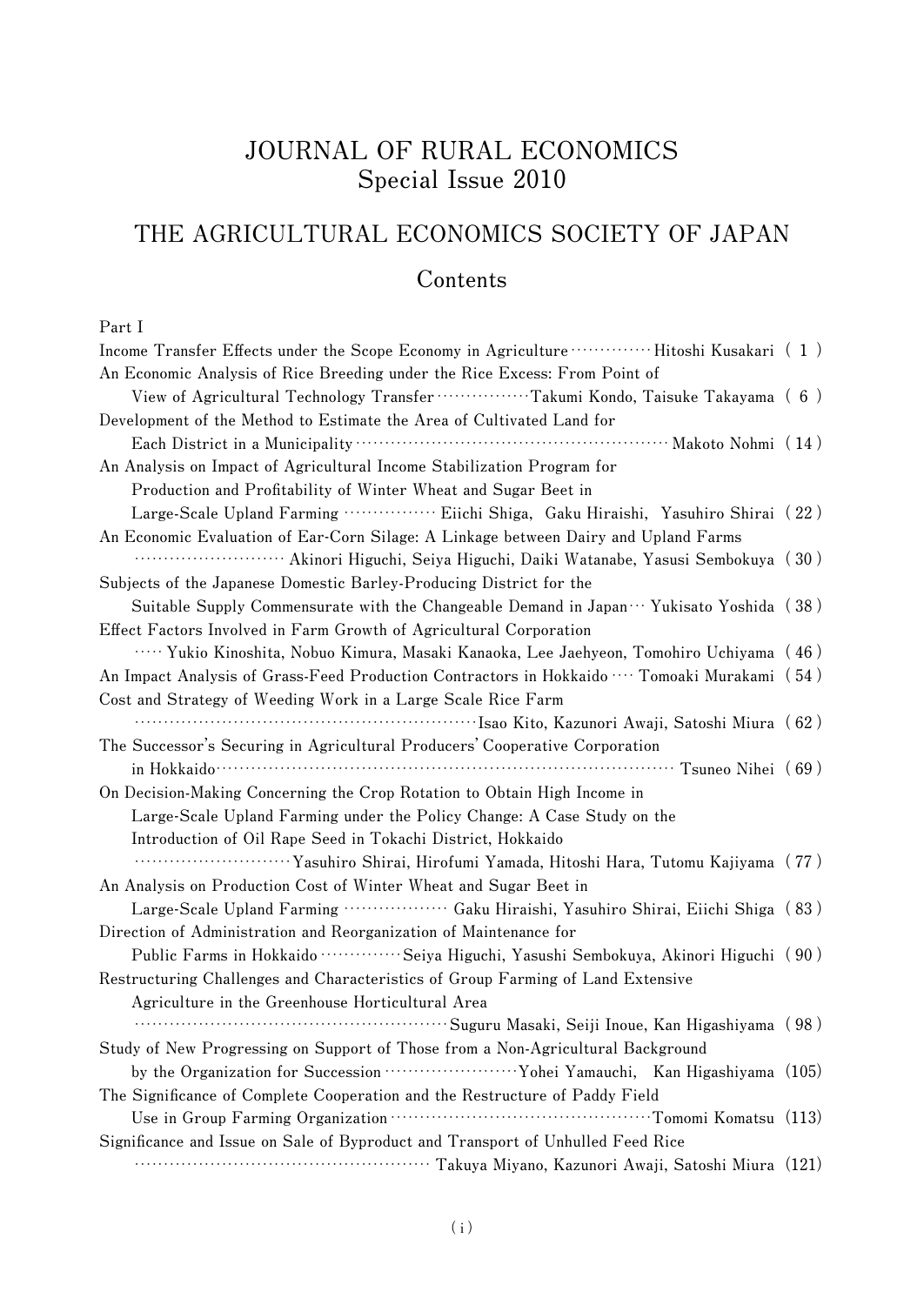| Development of Marketing Activity in Agricultural Cooperative and Re-Construction                              |  |
|----------------------------------------------------------------------------------------------------------------|--|
| A Study of the Farm Management Succession on Network-Type Farm Organization<br>Tadashi Hasebe, Fusao Ito (134) |  |
| Land Leasing Behavior of Rice Farmers in Imperfectly Competitive Market in Japan:                              |  |
| An Application of Option Excise Games ························· Daichi Tamai, Hitoshi Kusakari (142)           |  |
| Part II                                                                                                        |  |
| Recent Tendencies in Japanese Household Consumption by Age Groups                                              |  |
| Akiko Tani, Hitoshi Kusakari (149)                                                                             |  |
| A Preliminary Study on the Relationship between Attitudes toward                                               |  |
| Food and Dinner Behavior manufactured and Dinner Behavior metaster of the Contractor Masayuki Ito (154)        |  |
| Analysis of Factor for Added-Value Rate Change of the Food Industry in Hokkaido                                |  |
|                                                                                                                |  |
| Internet Users' Taste and Impression on Pack Color and Brand Name of Oranges                                   |  |
| Jinzo Saito (168)                                                                                              |  |
| Potential of Japan Agricultural Cooperative (JA) under Alliance of Food Industry                               |  |
| and Agriculture, from Viewpoints of Food System and Complex Networks                                           |  |
| Chie Onishi, Hirotaka Nozaki (175)                                                                             |  |
|                                                                                                                |  |
| Linkage Effects in Green Tea Industry by Two Regional CGE Model Analysis                                       |  |
| Tuko Akune (191)                                                                                               |  |
| A Study on Self-Utilization of Bioethanol                                                                      |  |
|                                                                                                                |  |
|                                                                                                                |  |
| A Consideration on the Policy of Small Scale Green-Tourism Seen in                                             |  |
|                                                                                                                |  |
| Possibility and Problems of Green Care in Japan  Miki Sasai, Tokuya Kawate (220)                               |  |
| A Study of Experience-Based Farm Stay for Elementary School Students                                           |  |
| Gentaro Suzumura, Toshiro Nakamura (228)                                                                       |  |
| Market Segmentation by the Consumers' Awareness and Behavior for Biodiversity                                  |  |
|                                                                                                                |  |
| Rethinking the Commons of Sea: From the Perspective of Wise Use of Coral Sea                                   |  |
| Teruyuki Shinbo (244)                                                                                          |  |
|                                                                                                                |  |

## **Part III**

| Factors Conditioning the Transition from Tariffs to Subsidies in Agricultural Protection: |  |
|-------------------------------------------------------------------------------------------|--|
| An Investigation by Measuring Economic Surplus of Stakeholders for                        |  |
|                                                                                           |  |
| Effects of Integration at Community Agreements on Direct Payment System in                |  |
|                                                                                           |  |
| A Study about Measures against Marginalization in Hilly and Mountainous Areas             |  |
| Yoshinori Hiraguchi, Kazuo Morozumi (268)                                                 |  |
| A Study on Relation between Claim Protection and Capital Adequacy Ratio of                |  |
| Multipurpose Agricultural Cooperatives: A Case Study of JA Shimizu                        |  |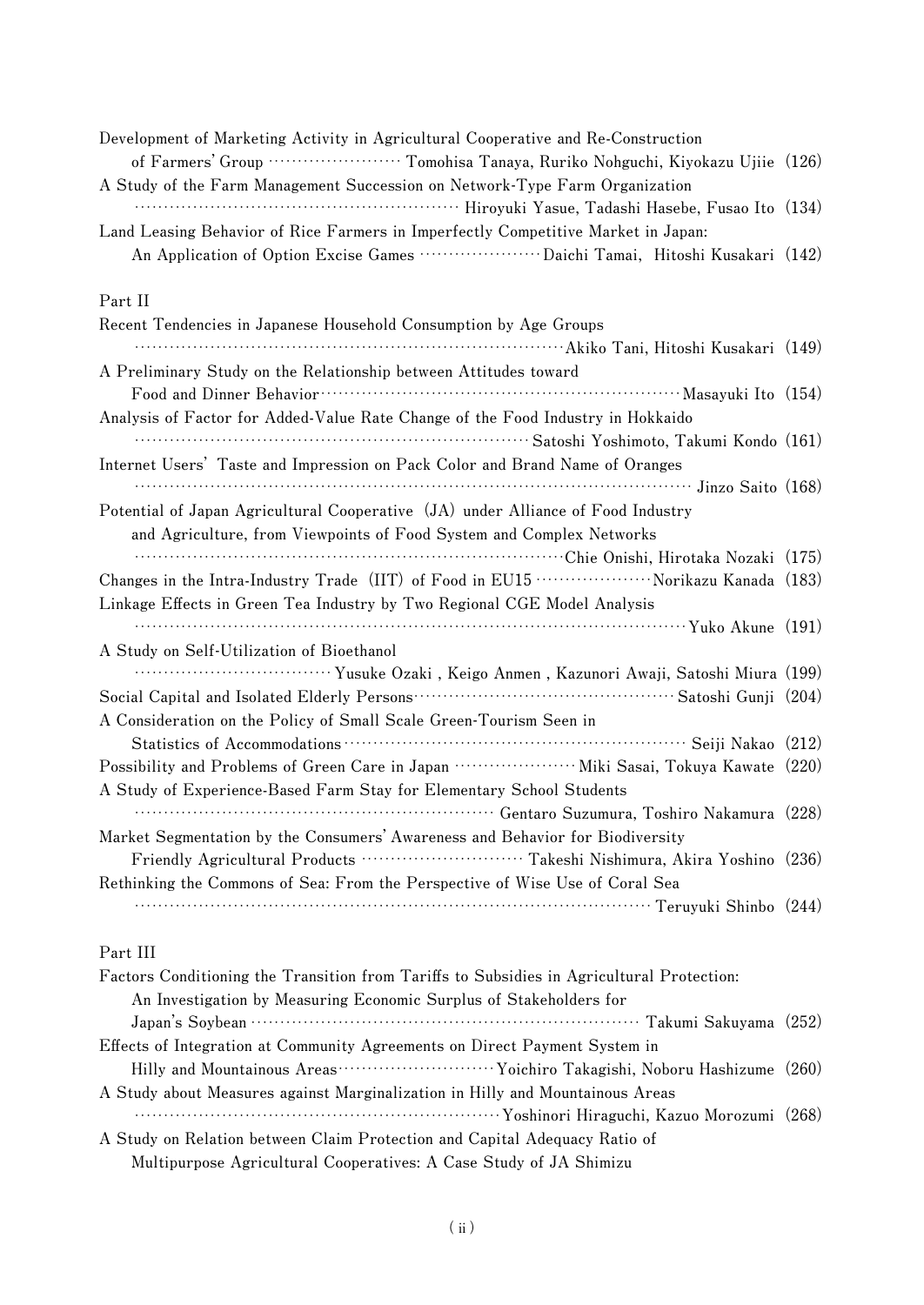| Yoshihiro Oshima, Kenji Higurashi (276)<br>Assets Based Lending in Agricultural Finance by Private Financial Institutions                                                                                                      |  |
|--------------------------------------------------------------------------------------------------------------------------------------------------------------------------------------------------------------------------------|--|
| Shunsuke Suganuma, Yoichi Izumida (283)<br>State Structure of Leaders in Rural and Mountain Village ·······························Hiroaki Watanabe (291)<br>A Study on Formation of the Community Work by Beast Harm Measures |  |
| Kensuke Itoyama (299)<br>Conditions and Course of Solution on Rural Agricultural Damages Caused by Wild Boar<br>Takashi Kuwabara, Haruka Ohashi, Masae Saito, Yutaka Hiroshige,                                                |  |
| Shinsuke Koike, Hiroto Toda, Koichi Kaji (305)<br>Evaluation on the Abolition of the Co-operative Members' Account System<br>"Kumiai-in Kanjo" and the Introduction of the Bank Accounts Settlement                            |  |
| A Long-Term Estimation of Income Inequality among Farmers in Postwar Japan                                                                                                                                                     |  |
| Masamitsu Kurata (321)<br>An Analysis of Land Transaction Documents in a Village Ruled by                                                                                                                                      |  |
| Part IV                                                                                                                                                                                                                        |  |
| Trade Effects of Eliminating the EU Export Subsidies under Imperfect Competition:<br>The Current Status of Farm Management Companies in the UK: A Case Study of                                                                |  |
| Impacts of the U.S. Variable Bioethanol Subsidy Program on World Corn Market                                                                                                                                                   |  |
| Tatsuji Koizumi (350)<br>A Comparative Study on Asymmetric Adjustment and Arbitrage in the Peruvian                                                                                                                            |  |
| Cost Comparison between Labor Exchange and Wage Hiring in Rural Tanzania                                                                                                                                                       |  |
| Is Microcredit Interest Rate Affordable? Experiences from the Grassroots Level                                                                                                                                                 |  |
| A Case Study on Scale Expansion and Sustainable Number of Livestock of<br>Nomadic Management in Mongolia ·························· Nyamkhuu Batdelger, Toshiyuki Monma (379)                                                  |  |
| The Impact of the Palm Oil Industry on the Factors of Production and                                                                                                                                                           |  |
| The Impacts of International Migration to the Rural Village in Indonesia: A Case Study in<br>Cirebon Regency, West Java Province ························ Tomohide Sugino, Henny Mayrowani,                                    |  |
| Wayan Sudana, Supadi, Ade Supriatna, Amar Kadar Zakaria (394)<br>A Computable General Equilibrium Model Analysis of Biofuel Production and                                                                                     |  |
| Household Income of Farmers in Thailand  Mitsuru Okiyama, Suminori Tokunaga (401)<br>Factors Affecting Farmers' Adoption of Green Manure Utilization in Northeastern Thailand:                                                 |  |
| Tropical Fresh Fruits Demand Elasticity in Malaysia ········ Abdullah Alias, Hajime Kobayashi,<br>Ichizen Matsumura, Toshinobu Matsuda, Koichi Usami, Hassan Maizom (417)                                                      |  |
| The Impact of Government Spending on Rural Poverty in Lao PDR<br>Thomas Sombounny (425)                                                                                                                                        |  |